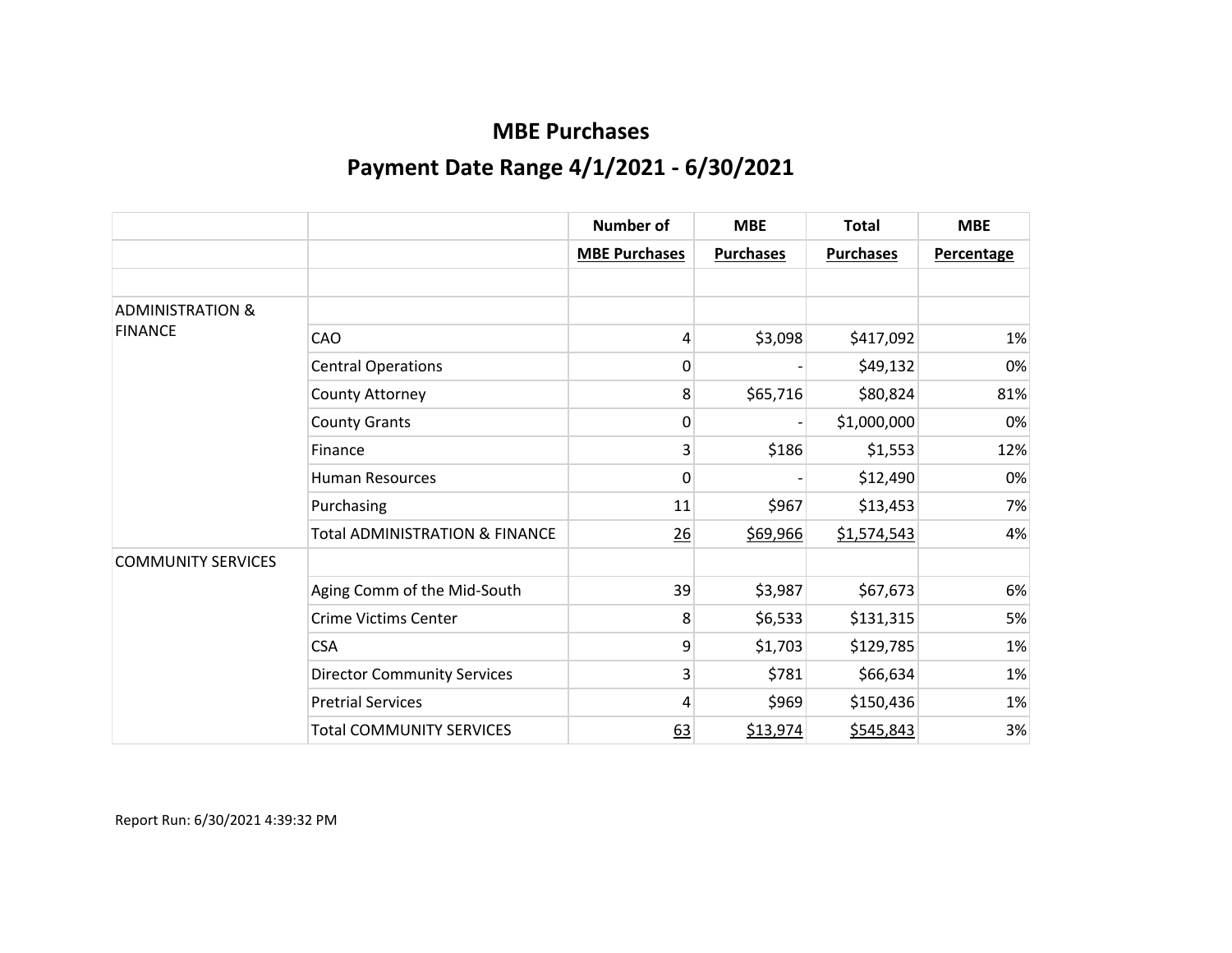| <b>CORRECTIONS</b>        |                                      |                |          |             |     |
|---------------------------|--------------------------------------|----------------|----------|-------------|-----|
|                           | <b>Correction Center Facility</b>    | 0              |          | \$13,902    | 0%  |
|                           | <b>Corrections Administration</b>    | 69             | \$34,754 | \$812,567   | 4%  |
|                           | <b>Total CORRECTIONS</b>             | 69             | \$34,754 | \$826,470   | 4%  |
| <b>EMPLOYEE BENEFITS</b>  |                                      |                |          |             |     |
|                           | Employee Health Insurance            | 0              |          | \$107,197   | 0%  |
|                           | <b>Total EMPLOYEE BENEFITS</b>       | $\overline{0}$ |          | \$107,197   | 0%  |
| <b>HEALTH SERVICES</b>    |                                      |                |          |             |     |
|                           | Admin & Finance - Health Sycs        | 59             | \$59,471 | \$292,995   | 20% |
|                           | <b>Community Health</b>              | 32             | \$9,443  | \$172,638   | 5%  |
|                           | <b>Environmental Health Services</b> | 27             | \$21,013 | \$277,621   | 8%  |
|                           | <b>Forensic Services</b>             | $\mathbf{0}$   |          | \$821,070   | 0%  |
|                           | Health Planning & Promotion          | 0              |          | \$106,081   | 0%  |
|                           | <b>Inmate Medical Care</b>           | 1              | \$1,957  | \$18,589    | 11% |
|                           | <b>Public Health Safety</b>          | 5              | \$676    | \$97,441    | 1%  |
|                           | Ryan White                           | $\mathbf{1}$   | \$173    | \$24,922    | 1%  |
|                           | <b>Total HEALTH SERVICES</b>         | 125            | \$92,732 | \$1,811,356 | 5%  |
| <b>INFORMATION</b>        |                                      |                |          |             |     |
| <b>TECHNOLOGY SERVICE</b> | <b>IT Internal Services</b>          | 17             | \$81,036 | \$525,821   | 15% |
|                           | IT Operations                        | 21             | \$4,037  | \$463,628   | 1%  |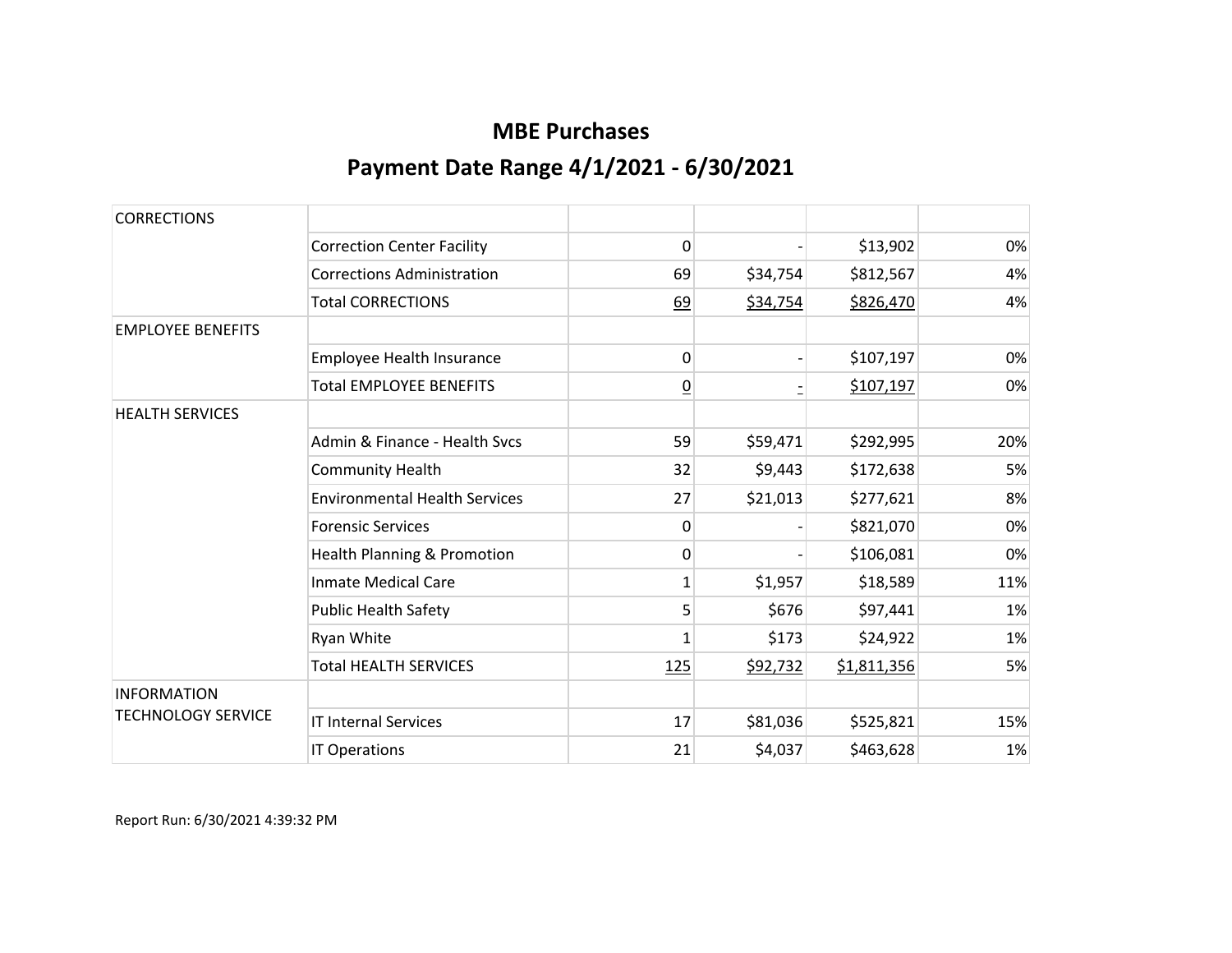| <b>INFORMATION</b><br><b>TECHNOLOGY SERVICE</b> | Total INFORMATION TECHNOLOGY<br><b>SERVICE</b> | 38 | \$85,072 | \$989,449   | 9%  |
|-------------------------------------------------|------------------------------------------------|----|----------|-------------|-----|
| <b>JAIL DIVISION</b>                            |                                                |    |          |             |     |
|                                                 | Jail Administration                            | 22 | \$10,280 | \$30,127    | 34% |
|                                                 | Jail Programs                                  | 1  | \$1,135  | \$954,768   | 0%  |
|                                                 | Jail Security                                  | 42 | \$54,716 | \$248,952   | 22% |
|                                                 | <b>Total JAIL DIVISION</b>                     | 65 | \$66,131 | \$1,233,846 | 5%  |
| <b>JUDICIAL</b>                                 |                                                |    |          |             |     |
|                                                 | <b>Attorney General</b>                        | 0  |          | \$18,304    | 0%  |
|                                                 | <b>Chancery Court</b>                          | 7  | \$1,000  | \$61,220    | 2%  |
|                                                 | <b>Circuit Court</b>                           | 8  | \$1,767  | \$63,143    | 3%  |
|                                                 | <b>Criminal Court</b>                          | 27 | \$3,173  | \$53,937    | 6%  |
|                                                 | <b>General Sessions Court</b>                  | 19 | \$4,000  | \$106,521   | 4%  |
|                                                 | <b>Jury Commission</b>                         | 1  | \$240    | \$1,395     | 17% |
|                                                 | Juvenile Court Clerk                           | 3  | \$1,428  | \$10,153    | 14% |
|                                                 | Juvenile Court Judge                           | 20 | \$3,603  | \$58,264    | 6%  |
|                                                 | Probate Court                                  | 1  | \$57     | \$1,124     | 5%  |
|                                                 | Public Defender                                | 8  | \$1,077  | \$83,054    | 1%  |
|                                                 | <b>Total JUDICIAL</b>                          | 94 | \$16,346 | \$457,115   | 4%  |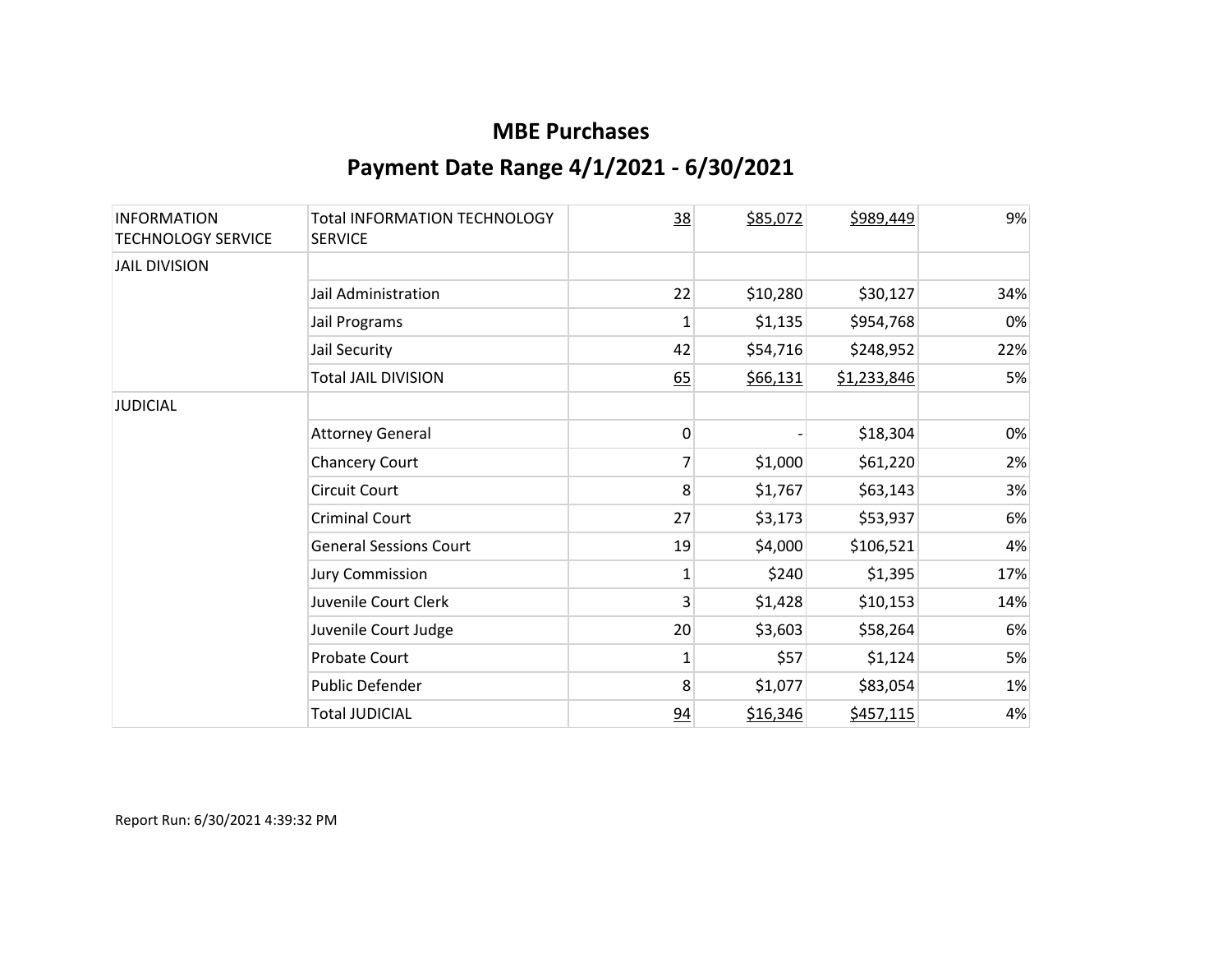| <b>LAW ENFORCEMENT</b>                          |                                                       |                |          |           |      |
|-------------------------------------------------|-------------------------------------------------------|----------------|----------|-----------|------|
|                                                 | <b>Chief Deputy</b>                                   | 3              | \$349    | \$3,805   | 9%   |
|                                                 | Courts                                                | 0              |          | \$355,389 | 0%   |
|                                                 | <b>Detectives</b>                                     | 0              |          | \$17,277  | 0%   |
|                                                 | Fugitive                                              | 3              | \$338    | \$975     | 35%  |
|                                                 | <b>Special Operations</b>                             | $\overline{2}$ | \$1,715  | \$77,941  | 2%   |
|                                                 | <b>Training</b>                                       | 3              | \$1,094  | \$110,777 | 1%   |
|                                                 | Uniform Patrol                                        | 0              |          | \$17,495  | 0%   |
|                                                 | <b>Total LAW ENFORCEMENT</b>                          | 11             | \$3,495  | \$583,659 | 1%   |
| <b>MISCELLANEOUS</b><br><b>INTERNAL SERVICE</b> |                                                       |                |          |           |      |
|                                                 | Admin & Finance - Health Sycs                         | 0              |          | \$629     | 0%   |
|                                                 | <b>Total MISCELLANEOUS INTERNAL</b><br><b>SERVICE</b> | $\overline{0}$ |          | \$629     | 0%   |
| OTHER ELECTED OFFICIALS                         |                                                       |                |          |           |      |
|                                                 | Assessor                                              | 13             | \$68,091 | \$183,072 | 37%  |
|                                                 | <b>County Clerk</b>                                   | 3              | \$1,199  | \$19,162  | 6%   |
|                                                 | <b>Election Commission</b>                            | 6              | \$575    | \$2,179   | 26%  |
|                                                 | <b>Equal Opportunity Compliance</b>                   | 7              | \$703    | \$703     | 100% |
|                                                 | Legislative Operations                                | 11             | \$20,341 | \$109,546 | 19%  |
|                                                 | Register                                              | 4              | \$10,207 | \$19,277  | 53%  |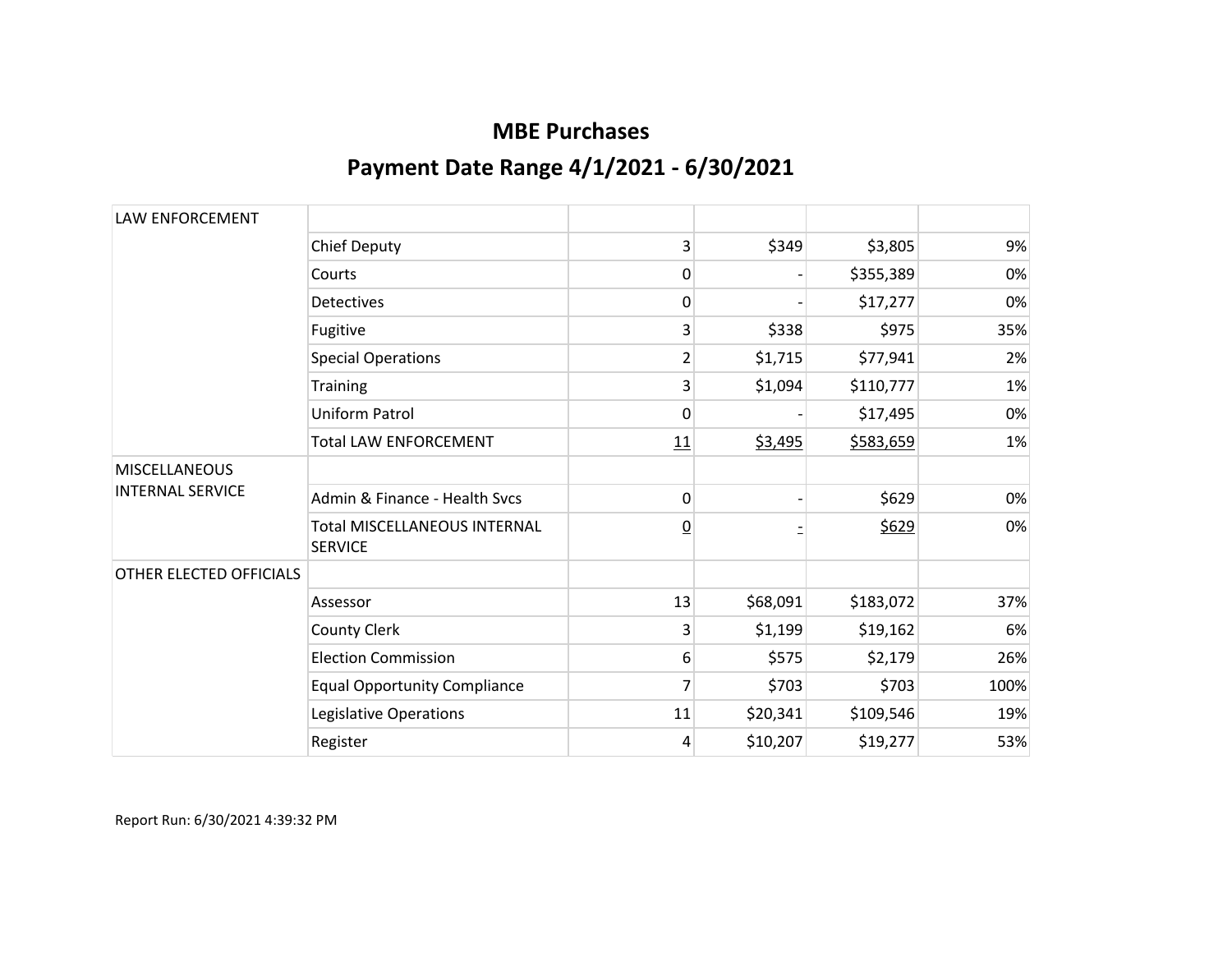| OTHER ELECTED OFFICIALS | Trustee                              | 7              | \$437     | \$244,519 | 0%  |
|-------------------------|--------------------------------------|----------------|-----------|-----------|-----|
|                         | <b>Total OTHER ELECTED OFFICIALS</b> | 51             | \$101,552 | \$578,458 | 18% |
| <b>Other Offices</b>    |                                      |                |           |           |     |
|                         | Jail Programs                        | 0              |           |           | 0%  |
|                         | <b>Support Services</b>              | $\overline{2}$ | \$27,510  |           | 0%  |
|                         | <b>Total Other Offices</b>           | $\overline{2}$ | \$27,510  |           | 0%  |
| <b>PLANNING &amp;</b>   |                                      |                |           |           |     |
| <b>DEVELOPMENT</b>      | Admin & Finance - Health Svcs        | 3              | \$353     | \$32,166  | 1%  |
|                         | <b>Codes Enforcement</b>             | 13             | \$2,002   | \$101,806 | 2%  |
|                         | Director - Planning & Developm       | 4              | \$296     | \$29,088  | 1%  |
|                         | Housing                              | 11             | \$131,169 | \$312,912 | 42% |
|                         | <b>Regional Services</b>             | 4              | \$495     | \$67,155  | 1%  |
|                         | <b>Resilience Department</b>         | 1              | \$70      | \$382,733 | 0%  |
|                         | Total PLANNING & DEVELOPMENT         | 36             | \$134,385 | \$925,860 | 15% |
| <b>PUBLIC WORKS</b>     |                                      |                |           |           |     |
|                         | Director & Staff-Public Works        | 0              |           | \$331,814 | 0%  |
|                         | <b>Environmental Programs</b>        | 9              | \$4,269   | \$117,354 | 4%  |
|                         | <b>Fire Department</b>               | 21             | \$9,052   | \$425,489 | 2%  |
|                         | <b>Fleet Services</b>                | 1              | \$72      | \$323,292 | 0%  |